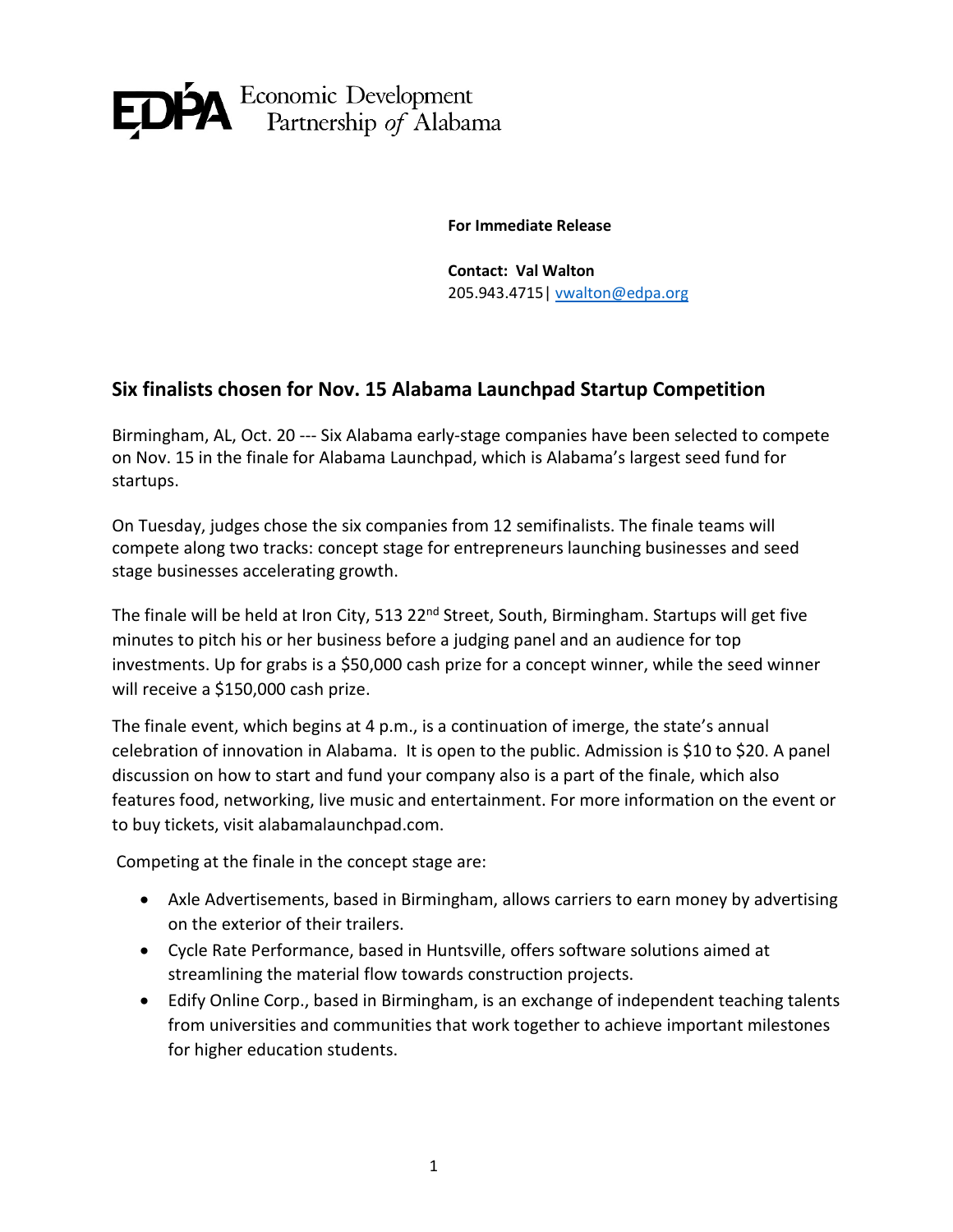Competing in the seed stage category are:

- Farm Bowl & Juice Co., based in Birmingham, aims to introduce a fun and convenient way to consume plant-based nutrition.
- Influencer (INFLCR), based in Birmingham, equips innovative college athletic programs with critical social media tools to empower their student-athletes to be brand ambassadors on social media.
- Sycamore Physician Contracting, based in Florence, is an online portal that matches physicians and facilities based on proposals physicians submit.

"We are extremely impressed with the startups that came to us from across the state," said Greg Sheek, Alabama Launchpad programs director. "Through this two-month rigorous process, we are putting promising, innovative young startups on a trajectory toward success to create future jobs for the state."

Alabama Launchpad, a program of the Economic Development Partnership of Alabama, is in its 11<sup>th</sup> year and helps young companies start, stay and grow in the state. It is a public-private partnership made possible through support from the state's research universities, the Alabama Research Alliance and the Alabama Department of Commerce.

"The Alabama Launchpad competition plays a critical role in our shared goal of creating a thriving ecosystem of business startups that inject new levels of vitality and innovation into the state's economy," said Greg Canfield, secretary of the Alabama Department of Commerce. "We fully support Launchpad's efforts to stimulate start-up activity, foster entrepreneurship, and spark job creation across the state."

Since Alabama Launchpad's inception, \$4 million has been invested in companies that have created more than 500 jobs and raised \$50 million in capital.

Alabama Launchpad uses a volunteer judging panel comprised of five individuals, representing investors, entrepreneurs, and corporate stakeholders of varying experience from across the state. The judging panel remains the same through each phase of the competition.

Judges for this competition round are:

- Matt Hottle, CEO, Redhawk Consulting, Birmingham
- Trent Kocurek, CEO, Airship, Birmingham
- Brandon Kruse, founder, Huntsville West Coworking, Huntsville
- Rebekah Lathan, president, Lathan Legals, Birmingham
- Michael Stone, vice president, Porter White & Company, Birmingham

**About the Economic Development Partnership of Alabama (EDPA):** Now in its 26<sup>th</sup> year, the non-profit Partnership represents the private sector's contribution to economic development in Alabama. EDPA is supported by more than 60 partners from across the state and works to attract, retain and grow jobs in Alabama, while also encouraging innovation through its Alabama Launchpad program.